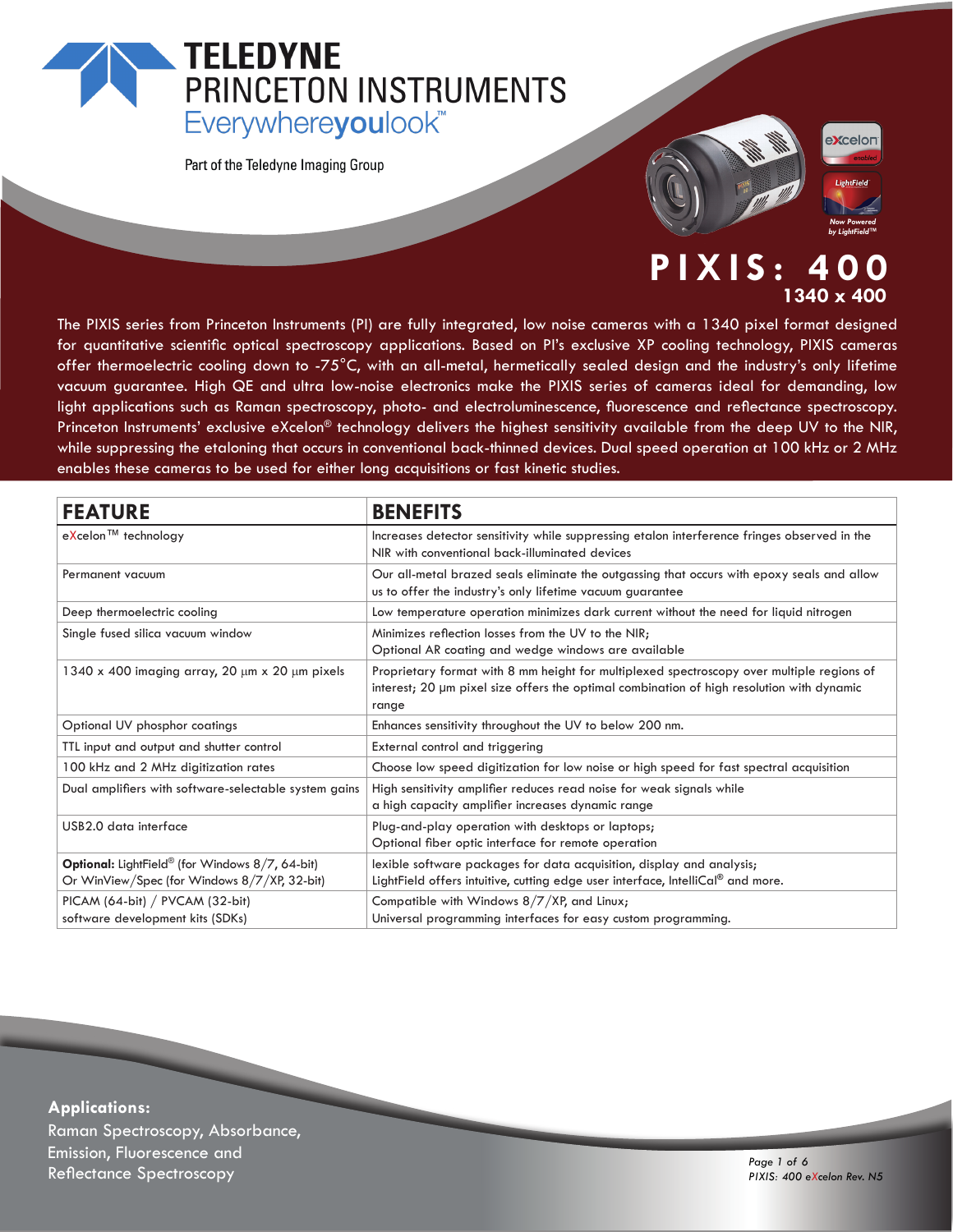# TELEDYNE<br>
PRINCETON INSTRUMENTS<br>
Everywhereyoulook"

Part of the Teledyne Imaging Group

# **SPECIFICATIONS**

|                                                                                 | excelon                                                                                                                                              |                                                                                     |                                                                                                                                                        | excelon                                                                                                                            |                                                                                                                               |                                                                                                                         |  |
|---------------------------------------------------------------------------------|------------------------------------------------------------------------------------------------------------------------------------------------------|-------------------------------------------------------------------------------------|--------------------------------------------------------------------------------------------------------------------------------------------------------|------------------------------------------------------------------------------------------------------------------------------------|-------------------------------------------------------------------------------------------------------------------------------|-------------------------------------------------------------------------------------------------------------------------|--|
|                                                                                 | PIXIS: 400BR_eXcelon                                                                                                                                 |                                                                                     | <b>PIXIS: 400BR</b>                                                                                                                                    | PIXIS: 400B_eXcelon                                                                                                                | <b>PIXIS: 400B</b>                                                                                                            | <b>PIXIS: 400F</b>                                                                                                      |  |
| Features                                                                        | Back-illuminated,<br>deep depletion<br>CCD with eXcelon<br>technology. Highest<br>average QE from the<br>UV to the NIR with<br>negligible etaloning. |                                                                                     | Back-illuminated,<br>deep depletion<br>CCD. High QE in the<br>NIR with minimal<br>etaloning.                                                           | <b>Back-illuminated</b><br>CCD with eXcelon<br>technology.<br>Enhanced sensitivity in<br>the UV and the NIR with<br>low etaloning. | <b>Back-illuminated</b><br>CCD.<br>Highest QE in the<br>visible with low dark<br>current. Subject to<br>etaloning in the NIR. | Front-illuminated<br><b>CCD.</b> Affordable<br>technology for<br>moderate light level<br>applications. No<br>etaloning. |  |
| Dark current $(2)$<br>-75°C (e-/p/sec)                                          | 0.03 (typical)                                                                                                                                       |                                                                                     | 0.03 (typical)                                                                                                                                         | 0.001 (typical)                                                                                                                    | 0.001 (typical)                                                                                                               | 0.0008 (typical)                                                                                                        |  |
| <b>CCD</b> format                                                               |                                                                                                                                                      |                                                                                     | 1340 x 400, 20 x 20 µm pixels with 100% fill factor                                                                                                    |                                                                                                                                    |                                                                                                                               |                                                                                                                         |  |
| Imaging area                                                                    |                                                                                                                                                      | 26.8 x 8.0 mm (optically centered)                                                  |                                                                                                                                                        |                                                                                                                                    |                                                                                                                               |                                                                                                                         |  |
| Optical mount                                                                   |                                                                                                                                                      |                                                                                     | Princeton Instruments' Acton spectrometer adapter with optional shutter                                                                                |                                                                                                                                    |                                                                                                                               |                                                                                                                         |  |
|                                                                                 | Deepest cooling temperature                                                                                                                          |                                                                                     | -70°C at 20°C ambient temperature                                                                                                                      |                                                                                                                                    |                                                                                                                               |                                                                                                                         |  |
| Thermostating precision                                                         |                                                                                                                                                      | $\pm$ 0.05 $^{\circ}$ C                                                             |                                                                                                                                                        |                                                                                                                                    |                                                                                                                               |                                                                                                                         |  |
| Cooling method                                                                  |                                                                                                                                                      |                                                                                     | Thermoelectric air or liquid cooling; CoolCUBE II, a compact room temperature coolant circulator, is<br>available for vibration sensitive environments |                                                                                                                                    |                                                                                                                               |                                                                                                                         |  |
| Spectrometric Well Capacity:<br><b>High Sensitivity</b><br><b>High Capacity</b> | 300 ke- (typical), 250 ke- (min)<br>1 Me- (typical), 750 ke- (min)                                                                                   |                                                                                     |                                                                                                                                                        |                                                                                                                                    |                                                                                                                               |                                                                                                                         |  |
| ADC speed/bits                                                                  |                                                                                                                                                      | 100 kHz/16-bit and 2 MHz/16-bit                                                     |                                                                                                                                                        |                                                                                                                                    |                                                                                                                               |                                                                                                                         |  |
| System read noise                                                               | <b>Front-illuminated</b><br>@100 kHz<br>@2 MHz                                                                                                       |                                                                                     | 2.5 e- rms (typical), 4 e- rms (max)<br>10 e- rms (typical), 15 e- rms (max)                                                                           |                                                                                                                                    | <b>Back-illuminated</b><br>3 e- rms (typical), 5 e- rms (max)<br>11 e- rms (typical), 16 e- rms (max)                         |                                                                                                                         |  |
| Vertical shift speed                                                            |                                                                                                                                                      | $<$ 15 $\mu$ sec/row (programmable)                                                 |                                                                                                                                                        |                                                                                                                                    |                                                                                                                               |                                                                                                                         |  |
| Non-linearity                                                                   |                                                                                                                                                      | $<$ 1% $(2)$ 100 kHz                                                                |                                                                                                                                                        |                                                                                                                                    |                                                                                                                               |                                                                                                                         |  |
| Software selectable gains                                                       |                                                                                                                                                      | 1, 2, 4 e- (high sensitivity); 4, 8, 16 e- (high capacity); available at all speeds |                                                                                                                                                        |                                                                                                                                    |                                                                                                                               |                                                                                                                         |  |
| Operating systems supported                                                     |                                                                                                                                                      | Windows $8/7/XP$ (32-bit), Windows $8/7$ (64-bit) and Linux                         |                                                                                                                                                        |                                                                                                                                    |                                                                                                                               |                                                                                                                         |  |
| Data interface                                                                  |                                                                                                                                                      | <b>USB2.0</b>                                                                       |                                                                                                                                                        |                                                                                                                                    |                                                                                                                               |                                                                                                                         |  |
| $I/O$ signals                                                                   |                                                                                                                                                      | Two MCX to BNC connectors for programmable frame readout, shutter, trigger in       |                                                                                                                                                        |                                                                                                                                    |                                                                                                                               |                                                                                                                         |  |
| Operating environment                                                           |                                                                                                                                                      | $+5$ to $+30^{\circ}$ C non-condensing atmosphere                                   |                                                                                                                                                        |                                                                                                                                    |                                                                                                                               |                                                                                                                         |  |
| Certification                                                                   |                                                                                                                                                      | <b>CE</b>                                                                           |                                                                                                                                                        |                                                                                                                                    |                                                                                                                               |                                                                                                                         |  |
| Dimensions / Weight                                                             |                                                                                                                                                      | 16.3 cm (6.43") x 11.8 cm (4.65") x 11.4 cm (4.48") (L x W x H) $/$ 2.27 kg (5 lbs) |                                                                                                                                                        |                                                                                                                                    |                                                                                                                               |                                                                                                                         |  |

All specifications are subject to change.

## **SPECTRAL RATE**

| @ 100 kHz Full Vertical Binning (FVB)  | $60$ fps   |
|----------------------------------------|------------|
| @ 2 MHz Full Vertical Binning (FVB)    | $315$ fps  |
| $\omega$ 2 MHz $(0.2 \text{ mm high})$ | $1300$ fps |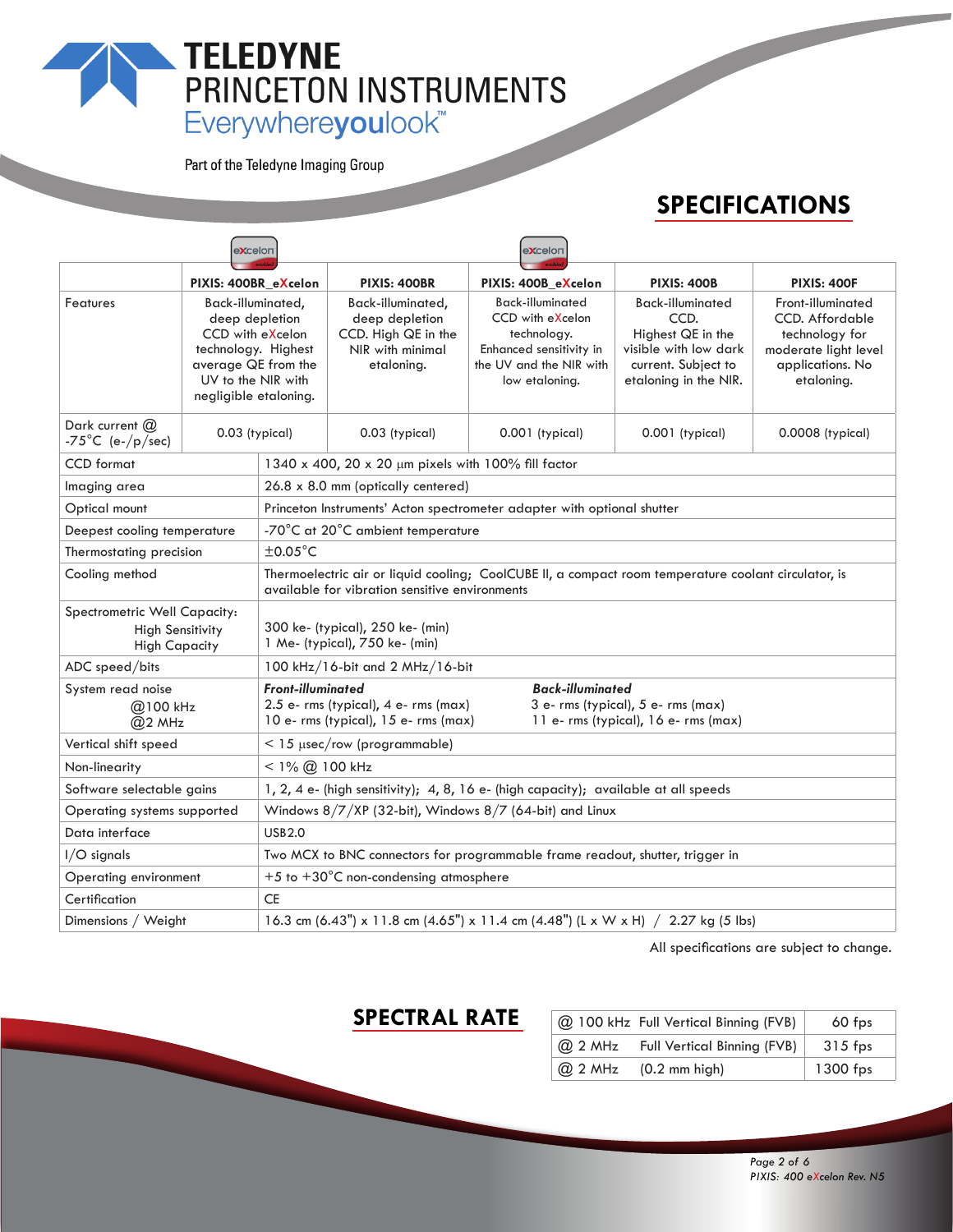# Everywhereyoulook<sup>"</sup>

PRINCETON INSTRUMENTS

Part of the Teledyne Imaging Group

**TELEDYNE** 

### **QE DATA**



#### Wavelength (nm)

**NOTE:**<br>Graph shows typical Quantum Efficiency (QE) data measured at + 25°C. QE decreases at normal operating temperatures. For the best results for your application, please discuss the specific parameters of your experiment with your sales representative.

#### **VACUUM WINDOW AR COATINGS**

#### **NOTES:**

- Standard anti-reflection (AR) coating options shown on graph
- Designed by Acton Optics, our BBAR coating offers unmatched performance for 400 nm - 1100 nm
- Custom wedge window options and other AR coatings are also available

 *Contact your local sales representative for more information*

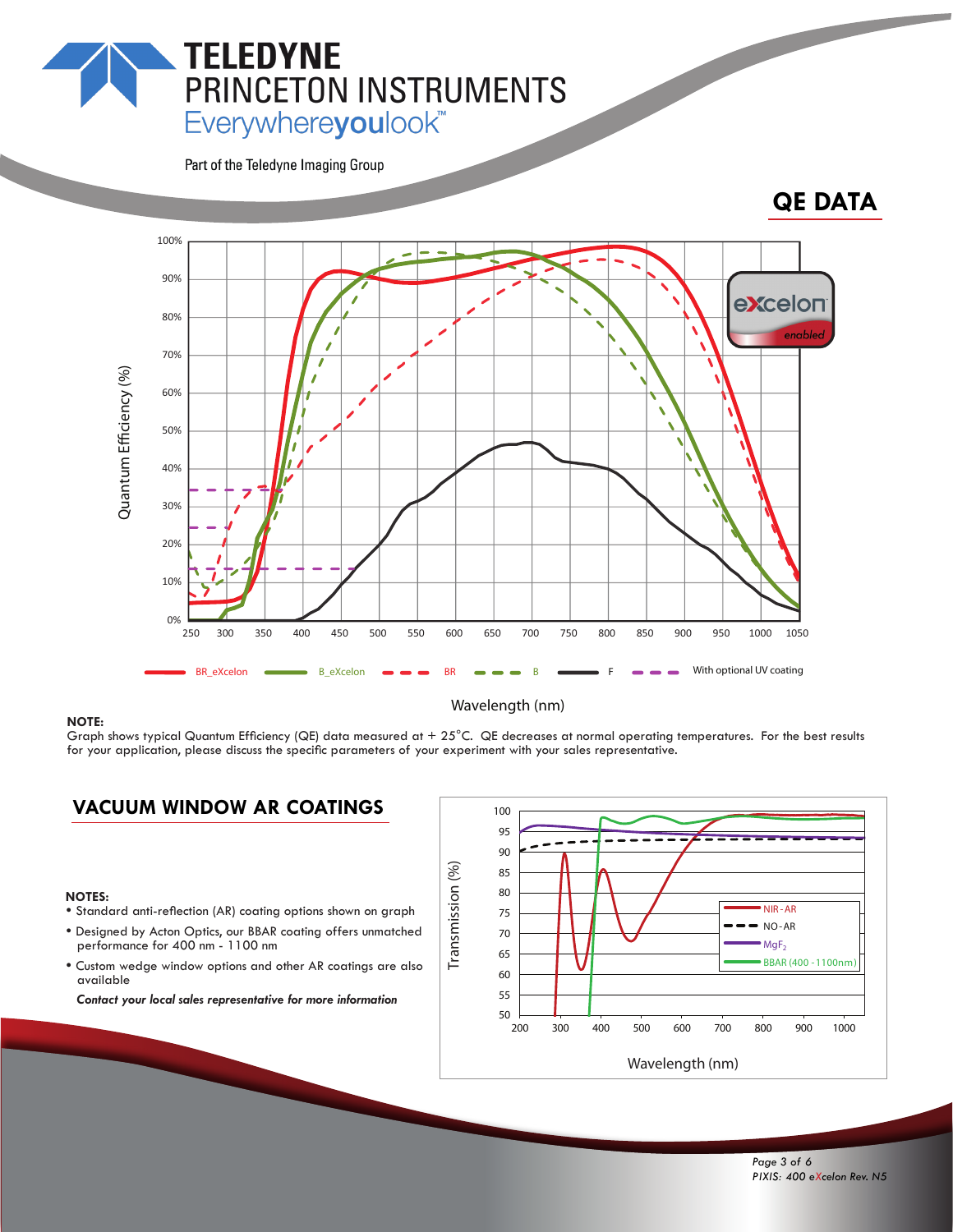# **TELEDYNE PRINCETON INSTRUMENTS**<br>Everywhereyoulook"

Part of the Teledyne Imaging Group

# **eXcelon Performance**





B\_eXcelon provides superior QE over the standard back illuminated ("B") version in the UV-NIR range.



BR\_eXcelon provides superior QE over standard back illuminated deep depletion ("BR") version over the entire UV-NIR range.

Etalon Oscillations (B\_eXcelon vs. B)



B\_eXcelon provides significantly lower etaloning (unwanted fringes) compared to standard back illuminated ("B") version.





BR\_eXcelon eliminates much of the residual etaloning observed in the standard back-illuminated deep depletion ("BR") version.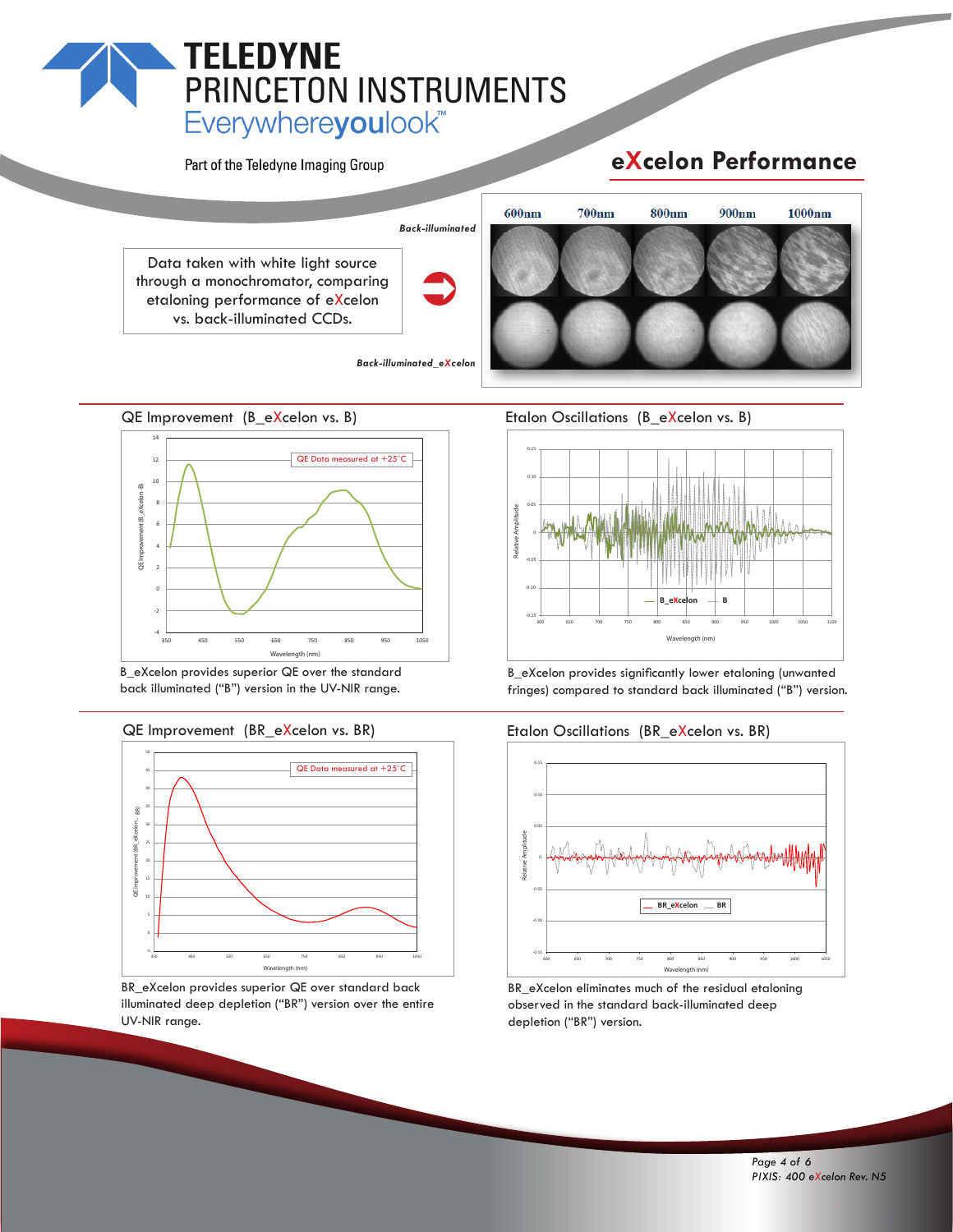# **TELEDYNE** PRINCETON INSTRUMENTS Everywhereyoulook<sup>"</sup>

Part of the Teledyne Imaging Group

# **PIXIS DRAWINGS (AIR COOLED)**